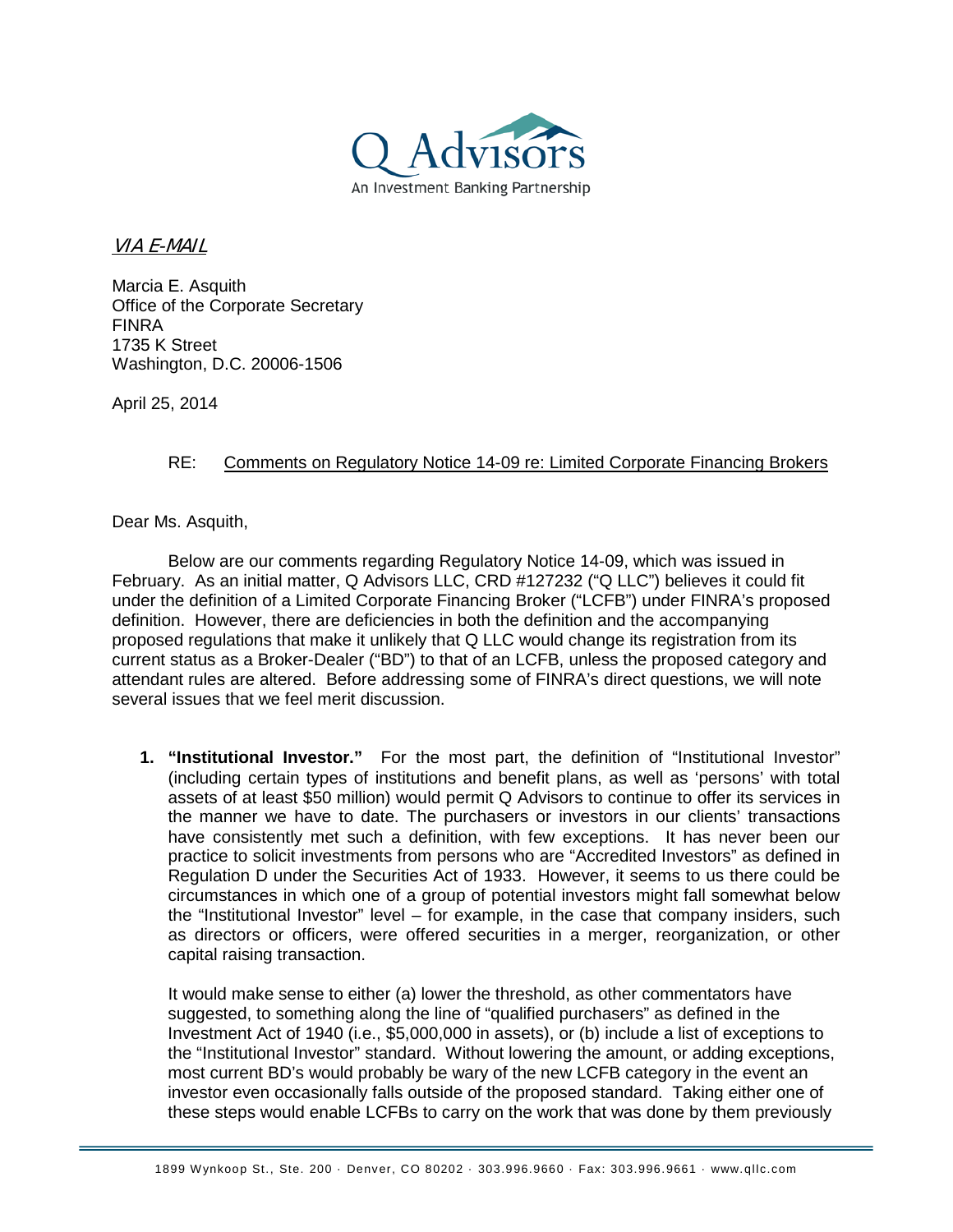as BDs, without lowering the standard to the point that FINRA's concerns over private placement offerings to "Accredited Investors" would be triggered.

- **2. Equity/Debt Raises**. We want to ensure that the concept of "capital raising activities" in the LCBD registration category is broad enough to encompass debt, equity or equitylinked instruments, and not solely one category of securities. In addition, the list of permitted activities in the LCFB definition seems somewhat limited to us, and ought to be enlarged to encompass all of the "active" tasks that we undertake on behalf of clients – negotiations, meetings, valuations, etc. (It might be helpful, in fact, to have a definition of the word "advising," or to add examples in the footnote to the LCFB definition.) Finally, it would benefit our business to be able to pay a referral fee in certain circumstances to unregistered persons who solely provide introductions to new clients.
- **3. SIPC**. We understand that FINRA is not in a position to alter the current requirement of the Securities Investor Protection Corporation ("SIPC") that all licensed Broker Dealers pay fees based upon their income. However, we continue to feel that a conversation needs to be continued regarding the requirement that a firm such as ours, which has no customer accounts and therefore would never be able to take advantage of SIPC protection for our clients, must pay 0.25% of our revenue to SIPC. In light of the proposed new LCFB designation, we feel it is now even clearer that the fees are an unacceptable tax on businesses that are providing no services whatsoever to SIPC's intended beneficiaries. It seems obvious to us that the LCFB designation should be added to the list of exempt entities contained in the SIPC rules.

## **4. FINRA questions regarding the LCFB registration category (edited)**.

## *A. Are there any activities in which Broker-Dealers with limited corporate financing functions typically engage that are not included in the definition?*

As mentioned above, services such as acting as a placement agent and providing valuations (rather than just the issuance of fairness opinions) should be included in the list of permitted activities.

- *B. Are there activities that should be added to the list of activities in which an LCFB may not engage?* We do not engage in any of the five proposed prohibited activities (carry or maintain customer accounts, hold or accept customer funds or securities, accept orders from customers to purchase or sell securities either as principal or agent for the customer, possess investment discretion on behalf of a customer, or engage in proprietary trading of securities or market-making activities). However, prior comments have expressed concern regarding whether the prohibition on accepting orders from customers to purchase or sell securities would impact an LCFB's activities in recommending M&A transactions or particular structures to its clients. We believe this potential confusion should be explicitly clarified. In addition, as the use of the term "customer" with respect to an LCFB is confusing, in the context of many other FINRA rules, we agree with others that the use of a distinctive word such as "client" would be a better fit for LCFBs.
- *C. What is the likely impact to an LCFB , other broker-dealers and their competitors of adoption of the LCFB rules?* For Q Advisors, the new category of LCFB would provide minimal benefits as an alternative to our current registration. Under the LCFB rules, we would still be required to pay fees to SIPC (so far); have a PCAOB-approved auditor; obtain a securities dealer blanket bond (though we do not